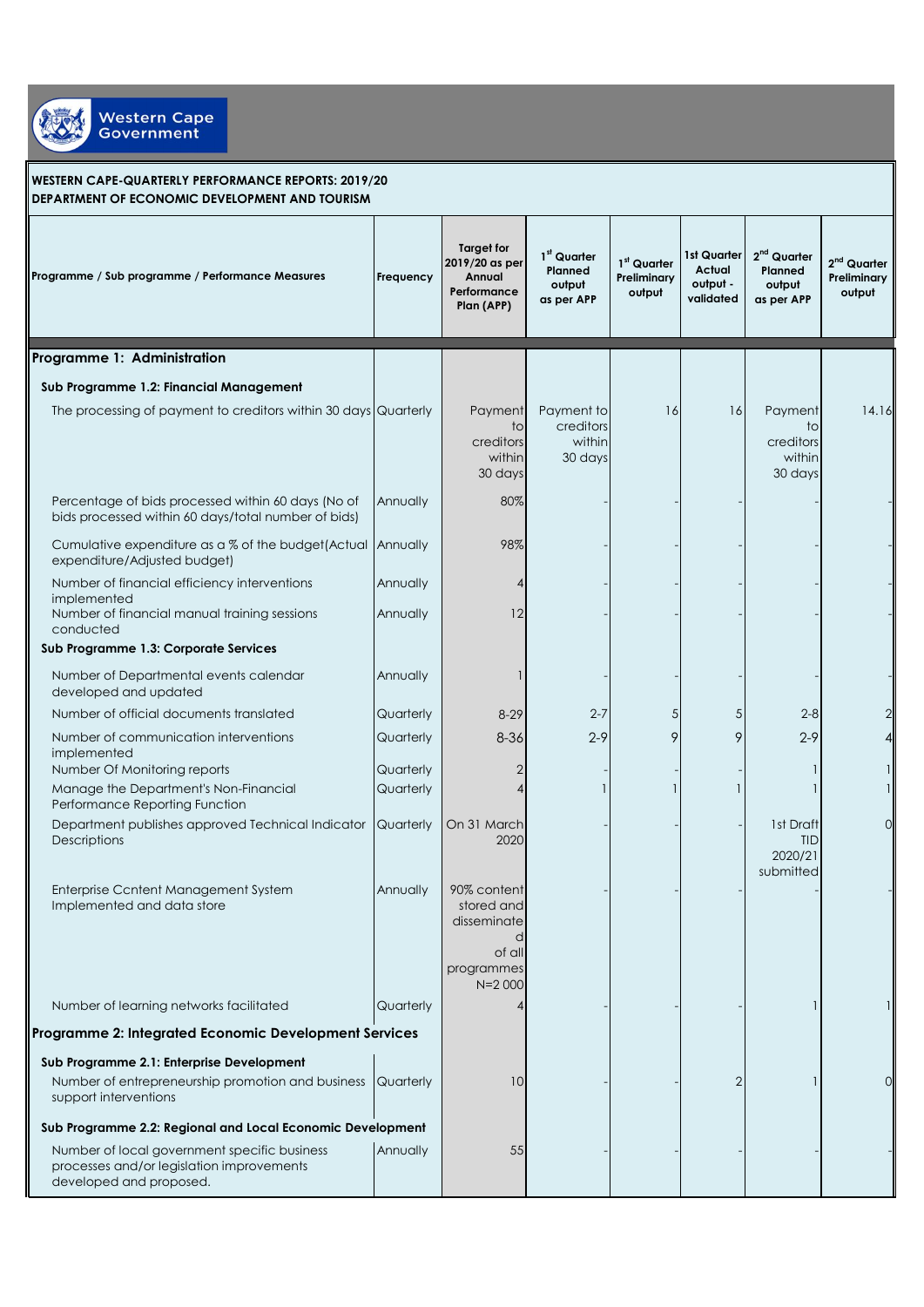| Programme / Sub programme / Performance Measures                                                                                        | Frequency | <b>Target for</b><br>2019/20 as per<br>Annual<br>Performance<br>Plan (APP) | 1 <sup>st</sup> Quarter<br>Planned<br>output<br>as per APP | 1st Quarter<br>Preliminary<br>output | 1st Quarter<br>Actual<br>output -<br>validated | $2nd$ Quarter<br>Planned<br>output<br>as per APP | $2nd$ Quarter<br>Preliminary<br>output |
|-----------------------------------------------------------------------------------------------------------------------------------------|-----------|----------------------------------------------------------------------------|------------------------------------------------------------|--------------------------------------|------------------------------------------------|--------------------------------------------------|----------------------------------------|
| Sub Programme 2.4: Red Tape reduction                                                                                                   |           |                                                                            |                                                            |                                      |                                                |                                                  |                                        |
| Number of ease of doing business initiatives<br>supported                                                                               | Quarterly | 7                                                                          |                                                            |                                      |                                                | $\overline{2}$                                   | $\overline{2}$                         |
| Programme 3: Trade and Sector Development                                                                                               |           |                                                                            |                                                            |                                      |                                                |                                                  |                                        |
| Sub Programme 3.1: Trade and Investment Promotion                                                                                       |           |                                                                            |                                                            |                                      |                                                |                                                  |                                        |
| Number of investment projects realised                                                                                                  | Quarterly | 17                                                                         | 4                                                          | $\overline{0}$                       |                                                | 6                                                | 5                                      |
| Number of business agreements signed                                                                                                    | Quarterly | 40                                                                         | 10                                                         | 10                                   | 10                                             | 15                                               | 15                                     |
| Sub Programme 3.2: Sector Development<br>Number of Khulisa initiatives supported                                                        | Annually  |                                                                            |                                                            |                                      |                                                |                                                  |                                        |
| Programme 4: Business Regulation and Governance                                                                                         |           |                                                                            |                                                            |                                      |                                                |                                                  |                                        |
| Sub Programme 4.1: Consumer Protection                                                                                                  |           |                                                                            |                                                            |                                      |                                                |                                                  |                                        |
| Number of consumer education programmes<br>conducted                                                                                    | Quarterly | 100-120                                                                    | $30 - 35$                                                  | 39                                   | 39                                             | 30-35                                            | 41                                     |
| Percentage of complaints resolved within 60 days<br>(Total complaints resolved within 60 days/Total<br>complaints received)             | Quarterly | 100%                                                                       | 100%                                                       | 80%                                  |                                                | 100%                                             | 79%                                    |
| Number of consumer education booklets and/or<br>information material distributed to citizens and<br>business                            | Quarterly | 10000-11000                                                                | 2500-2750                                                  | 2927                                 | 2927                                           | 2500-2750                                        | 2890                                   |
| Number of financial literacy workshops conducted                                                                                        | Quarterly | $120 - 150$                                                                | $30 - 40$                                                  | 42                                   | 42                                             | 40-50                                            | 57                                     |
| Number of SMME engagements conducted<br><b>Programme 5: Economic Planning</b>                                                           | Quarterly | $35 - 50$                                                                  | $10 - 15$                                                  | 7                                    | 7                                              | $10 - 15$                                        | 12                                     |
| Sub Programme 5.1: Economic Policy and Planning<br>Number of strategies, policies or governance<br>frameworks reviewed and/or supported | Annually  | 12                                                                         |                                                            |                                      |                                                |                                                  |                                        |
| Sub Programme 5.2: Research and Development<br>Number of Economic research reports developed                                            | Quarterly | 10                                                                         |                                                            |                                      |                                                | $\overline{2}$                                   | 2                                      |
| Sub Programme 5.3: Knowledge Management                                                                                                 |           |                                                                            |                                                            |                                      |                                                |                                                  |                                        |
| Number of joint plans/ projects between the<br>Economic Development Partnership and its partners                                        | Quarterly | 30                                                                         |                                                            |                                      |                                                | 7                                                | $\Omega$                               |
| Sub Programme 5.5: Enabling Growth Infrastructure and Initiatives                                                                       |           |                                                                            |                                                            |                                      |                                                |                                                  |                                        |
| Number of infrastructure projects supported                                                                                             | Annually  |                                                                            |                                                            |                                      |                                                |                                                  |                                        |
| Number of design and innovation project supported                                                                                       | Annually  |                                                                            |                                                            |                                      |                                                |                                                  |                                        |
| Sub Programme 5.6: Broadband for the Economy<br>Number of broadband projects supported                                                  | Annually  |                                                                            |                                                            |                                      |                                                |                                                  |                                        |
| Sub Programme 5.7: Green Economy<br>Number of Green Economy projects supported                                                          | Annually  |                                                                            |                                                            |                                      |                                                |                                                  |                                        |
| Programme 6: Tourism, Arts and Entertainment                                                                                            |           |                                                                            |                                                            |                                      |                                                |                                                  |                                        |
| Sub Programme 6.1: Tourism Planning                                                                                                     |           |                                                                            |                                                            |                                      |                                                |                                                  |                                        |
| Number of tourism strategies developed                                                                                                  | Annually  |                                                                            |                                                            |                                      |                                                |                                                  |                                        |
| Sub Programme 6.2: Tourism Growth and Development                                                                                       |           |                                                                            |                                                            |                                      |                                                |                                                  |                                        |
| Number of tourism products supported                                                                                                    | Annually  | 2                                                                          |                                                            |                                      |                                                |                                                  |                                        |